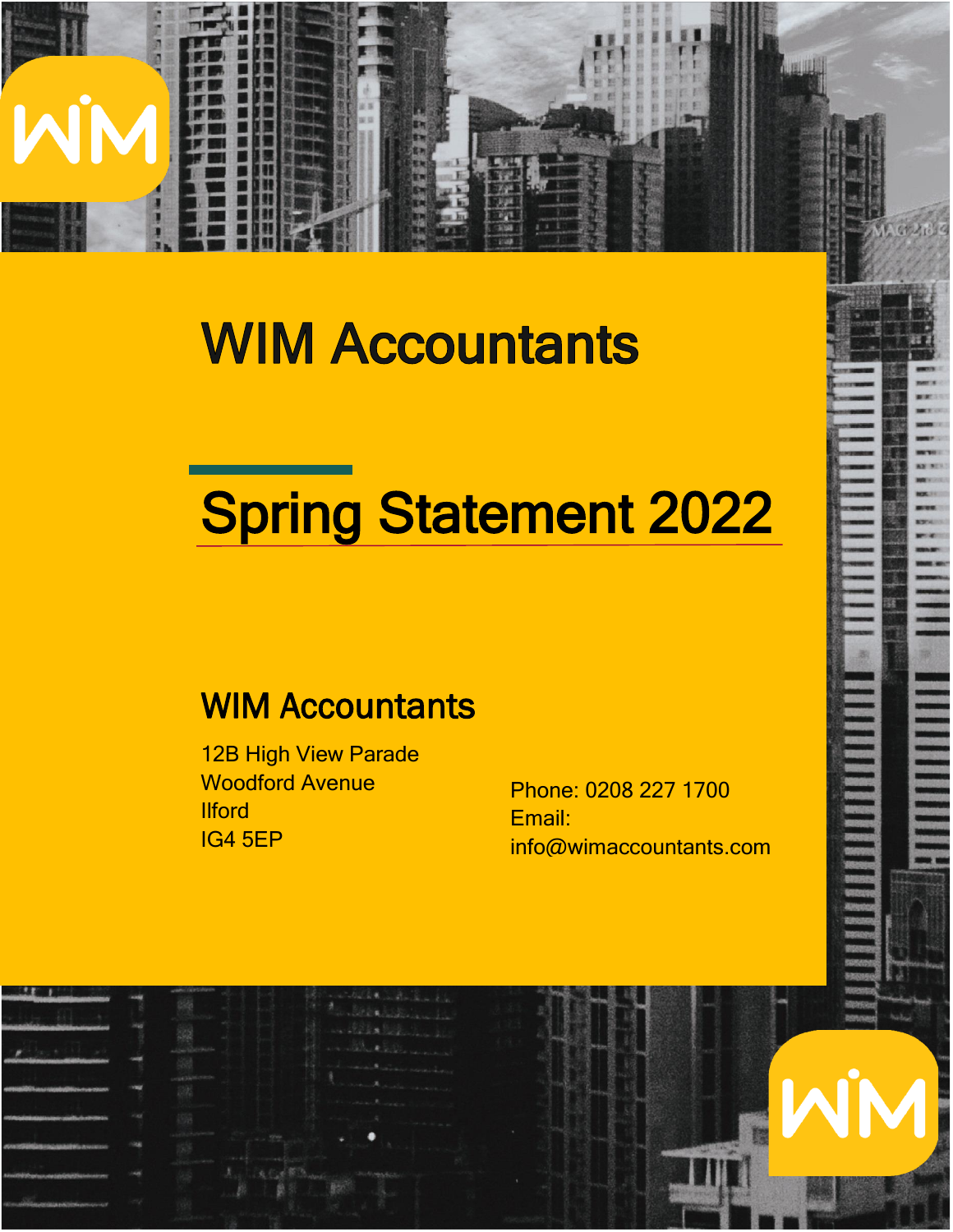# **Spring statement 2022**

In December the chancellor asked the Office for Budget Responsibility (OBR) to produce an economic and fiscal forecast for the 23 March. The brief nature and abrupt timing of the treasury announcement suggested Mr Sunak's wish for anonymity during the spring statement event.

Contrary to Media headline suggestions, this was not meant to be a March mini-budget report. Mr Sunak believes in the once-a-year approach to major tax and spending changes, unlike some of his predecessors. However, in both 2020 and 2021, the pandemic put paid to that aspiration.

2022 has already proved similarly disruptive to his singular Budget plans. Early in February, a little over three months after his Autumn Budget, Mr Sunak was back at the despatch box presenting proposals for £9 billion of spending in the form of council tax rebates and repayable loans to mitigate April's 54% utility price cap rise. Seven weeks and the Ukrainian invasion later, the Chancellor was once again before Parliament, introducing new measures to cope with soaring energy prices.

Tuesday's public finance figures suggested the Chancellor had £25-30 billion of wiggle room and, to the surprise of some commentators, he used the majority of it in what looked seems like a mini-Budget, complete with a deferred income tax cut for 2024/25

## **Economic Update**

Inflation and its headline label, the cost-of-living crisis, have now become the focus of economic attention.

When the Chancellor presented his Autumn Budget on 27 October 2021, the UK economy appeared to be emerging from the pandemic, with the Omicron variant yet to arrive. Back then, the most recent reading for CPI inflation (September 2021) was 3.1%, which the OBR formally projected would peak at 4.4% in 2022. By November 2021, CPI inflation was 5.1%, while the latest reading (for February 2022), released on the day of the Chancellor's statement, is 6.2%.

Last week the Bank of England upped its inflation forecast once again, pencilling in 8% for April, with the risk of a higher rate still in October if current energy prices are maintained. However, in 2023 the Bank believes inflation will 'fall back materially', nearing the official target of 2% on a two to three-year horizon.

The OBR is broadly in agreement with the Bank. Its new Economic and Fiscal Outlook (EFO) report sees inflation ending 2022 at 7.4%, but then dropping to 4.0% a year later and to just 1.5% in 2024.

Meanwhile, the current rise in inflation has been a two-edged sword for government finances:

On the plus side, inflation is boosting tax receipts. For example, yesterday's public sector finance figures showed that so far in 2021/22, PAYE income tax receipts are 13.6% higher than for the same period in 2020/21 and VAT receipts are up 18.8%.

On the downside, the cost of servicing government debt, including over £500 billion of (RPI) index-linked stock, has risen sharply. With one more month of the financial year remaining, interest payments are already £29.5 billion (78.6%) higher than at the same point in 2020/21.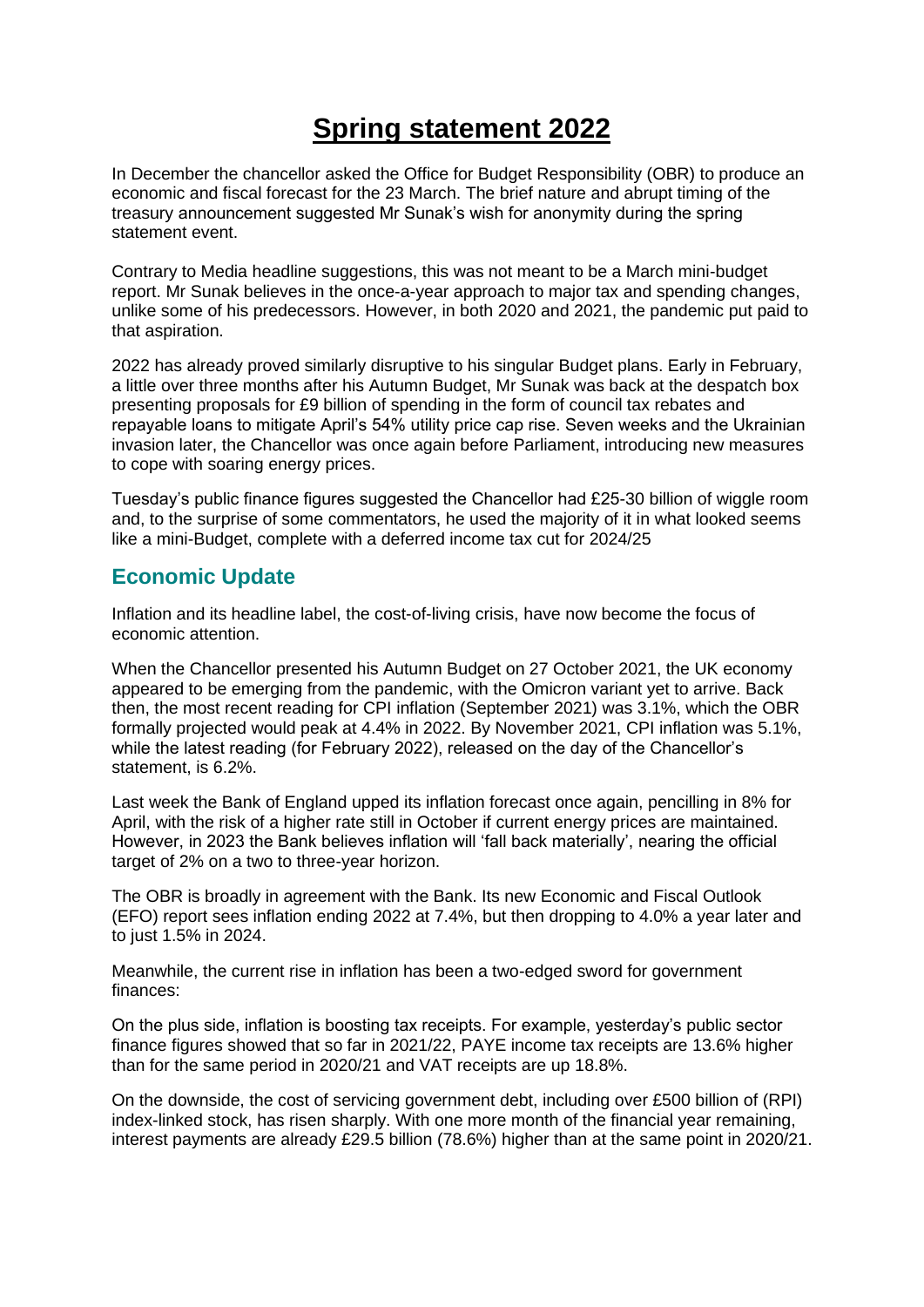The debt and inflation combination were apparent in public sector finance figures published just before the Spring Statement. The Chancellor looks to be undershooting the OBR's Autumn borrowing forecast for 2021/22 by over £25 billion and that gave him the wiggle room for some larger than expected giveaways.

## **Announcements**

The Chancellor announced several changes, including:

#### National insurance contributions

The primary threshold for Class 1 national insurance contributions (NICs) will increase from £190 a week (£9,880 a year) to £242 a week (£12,570 a year) from 6 July 2022, bringing it in line with the frozen personal allowance. For company directors, who are subject to special rules, the equivalent annual amount from July will be £11,908. From 2023/24, all employees will share the same £12,570 annual threshold. The maximum potential Class 1 employee NICs saving in 2022/23 is £269. For the self-employed, the lower profits limit will increase from £9,880 to £11,908 in 2022/23, rising to £12,570 in 2023/24. Class 2 NICs will not be payable if profits are below these limits. The maximum potential Class 4 NICs saving in 2022/23 is £208. There is no change to the Class 1 secondary threshold (employer), but the employment allowance will be raised from £4,000 to £5,000 from 2022/23 onwards.

#### **Fuel duty**

The rate of fuel duty on petrol and diesel is reduced by 5p a litre for 12 months from 6 pm on 23 March.

#### **Basic rate tax**

The basic rate of income tax will be reduced to 19% from 2024/to 25. The cut will apply to non-savings, non-dividend income for taxpayers in England, Wales and Northern Ireland and also to the savings basic rate, which applies to savings income for taxpayers across the UK. Scotland sets its own basic rate of tax on non-savings, and non-dividend income and will receive corresponding funds under the Barnett formula.

#### **VAT on energy saving**

Eligibility for VAT relief on energy-saving materials will be expanded and the VAT rate reduced to zero for five years from 1 April 2022. These changes do not apply to Northern Ireland.

#### **Research & development tax credits**

From April 2023, all data, cloud computing and pure maths costs associated with research and development (R&D) will qualify for R&D relief.

#### **Green relief for business rates**

The Autumn 2021 Budget introduced targeted business rates exemptions from 1 April 2023 until 31 March 2035 for eligible plants and machinery used in onsite renewable energy generation and storage and a 100% relief for eligible low-carbon heat networks with their own rates bill. The implementation of these measures will now take effect from April 2022.

#### **Tax Plan**

The Chancellor announced a 'Tax Plan' alongside the Spring Statement, setting a basis for consultation ahead of measures in the Autumn 2022 Budget. The plan echoes themes in Mr Sunak's recent Mais lecture at the Bayes Business School and focuses on three areas: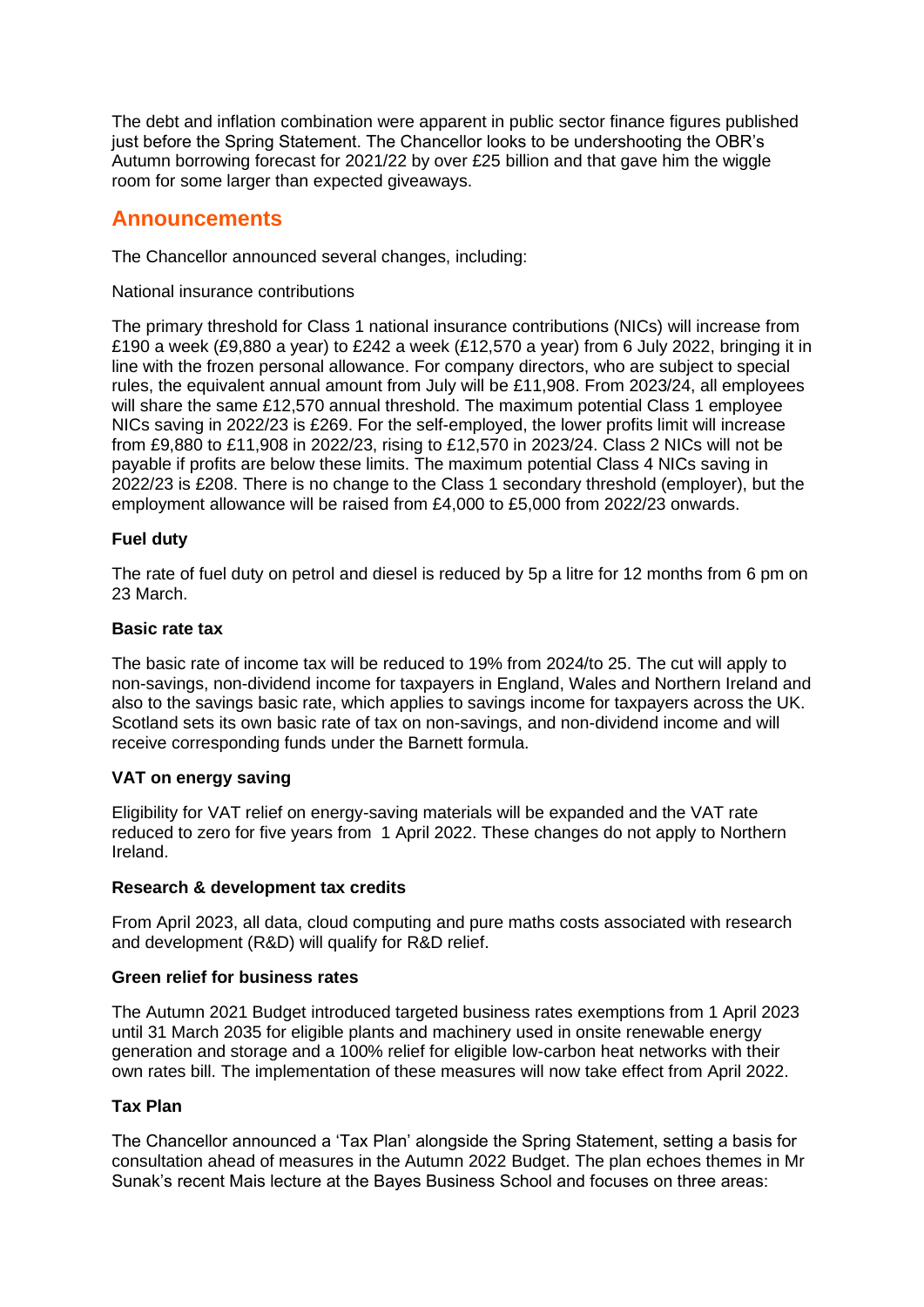Capital The Chancellor wants to reform the tax incentives for investment from April 2023, when the 130% super-deduction will end, and the main corporation tax rate is due to rise to 25%.

People In his speech Mr Sunak said that he wanted to 'consider whether the current tax system, including the operation of the apprenticeship levy, is doing enough to incentivise businesses to invest in the right kinds of training'.

Ideas R&D expenditure in the UK is half the OECD average, but the UK spends more than many other countries on R&D tax relief. The Chancellor plans to reform R&D tax credits, potentially making some R&D expenditure credits more generous.

## **2022/23 Changes (and Freezes) Already Announced**

Several taxes and other changes (including freezes) will take effect from 6 April 2022. Most of these date back to the two Budgets of 2021. Further important changes are coming down the line.

#### **Income tax: UK**

The personal allowance for 2022/23 will remain at £12,570 and the basic rate band will similarly be frozen at £37,700 (outside Scotland), making the higher rate threshold (the sum of the two) an unchanged £50,270.

These freezes, which are set to continue until April 2026 represent a real-term tax increase, given that the Bank of England forecasts that CPI inflation in April will be 8%.

Dividend tax rates will increase by 1.25 percentage points from 2022/23, taking them to between 8.75% (basic) and 39.35% (additional rate). Both the dividend allowance and the personal savings allowance are unchanged.

#### **Income tax: Scotland**

In Scotland, a separate set of rates and bands will continue to apply to non-savings, nondividend income – primarily earnings. The same personal allowance as in the rest of the UK will continue to apply in Scotland.

Scottish taxpayers will still have five tax bands, with the tax rates for 2022/23, ranging from 19% to 46%. The threshold for the higher rate of income tax (at 41%, rather than 40%) will remain unchanged at £43,662, which is £6,608 below the rest of the UK. Someone with earnings of £50,000 a year will have an extra income tax charge of £1,489 a year for being resident north of the border.

#### **Income tax: Wales**

The National Assembly for Wales decided not to make any changes from the rates of the rest of the UK (excluding Scotland).

#### **National insurance contributions**

The secondary threshold for employers' Class 1 NICs will increase by 3.3%, approximately in line with inflation to September 2021. The upper earnings limit (for employees) and upper profits limit (for the self-employed) will be frozen at £50,270, matching the unchanged UK higher rate income tax threshold outside Scotland.

The Class 2 NIC rate for 2022/23 will be £3.15 per week. The rates for all contributions under Class 1 (employed) and Class 4 (self-employed) will rise by 1.25 percentage points for 2022/23 only, before dropping back to 2021/22 levels after that. The separate 1.25% Health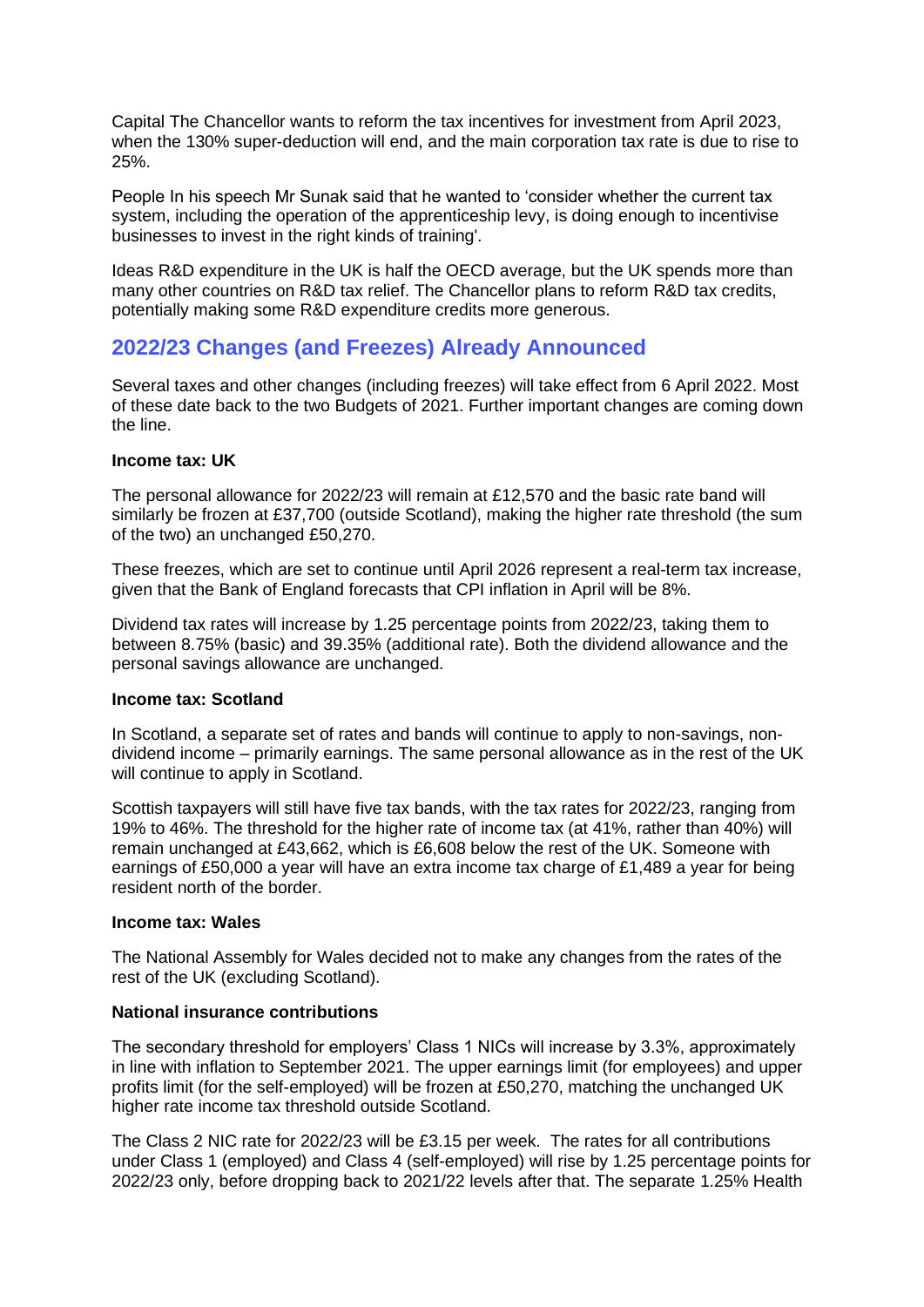and Social Security Levy will then take effect from 6 April 2023. Unlike the position with NICs, employees and the self-employed over state pension age (currently 66) will be subject to the new levy.

#### **Automatic pensions enrolment**

The contribution levels for workplace pensions operating under the automatic enrolment provisions for 2022/23 will be unchanged:

| 2022/23                                         | Band earnings £6,240 - £50,270 |
|-------------------------------------------------|--------------------------------|
| Earnings trigger for auto-enrolment             | £10,000                        |
| Employer minimum contribution                   | 3%                             |
| Employee contribution*                          | 5%                             |
| Total minimum contribution                      | 8%                             |
| Maximum potential total contribution            | £3,522                         |
| *Assuming employer pays minimum required by law |                                |

Pensions – the lifetime allowance and annual allowances

The lifetime allowance, which sets the effective maximum tax-efficient value of pension benefits, will remain at £1,073,100 for 2022/23 and is not due to rise until 2026/27.

There is also no increase to the annual allowance, which remains at a maximum of £40,000, subject to the taper and money purchase annual allowance rules.

#### **Company cars**

Company car tax for vehicles registered since 6 April 2020 will rise in 2022/23 for all but the highest emission vehicles.

The taxable cash equivalent percentages will all increase by one percentage point, subject to the current ceiling of 37% of the list price.

Older cars will be unaffected, meaning that in 2022/23 the same scale will apply to cars with CO2 emissions measured under both the NEDC and the newer WLTP yardsticks.

The diesel surcharge will remain at 4% for diesel cars that do not meet the RDE2 emission standard (which became mandatory from January 2021). The maximum charge for diesel also stays at 37%.

The scale charge for purely electric vehicles (EVs) will double to 2%, but EVs remain an attractive option for anyone able to obtain such a vehicle under salary sacrifice arrangements.

#### **Inheritance tax (IHT)**

The residence nil rate band and main nil rate band will remain at £175,000 and £325,000. Both are set to stay frozen until 2026/27.

#### **Value-added tax**

The reduced 12.5% VAT rate for hospitality, holiday accommodation and attractions will end on 31 March 2022, at which point the rate will revert to the 20% standard rate.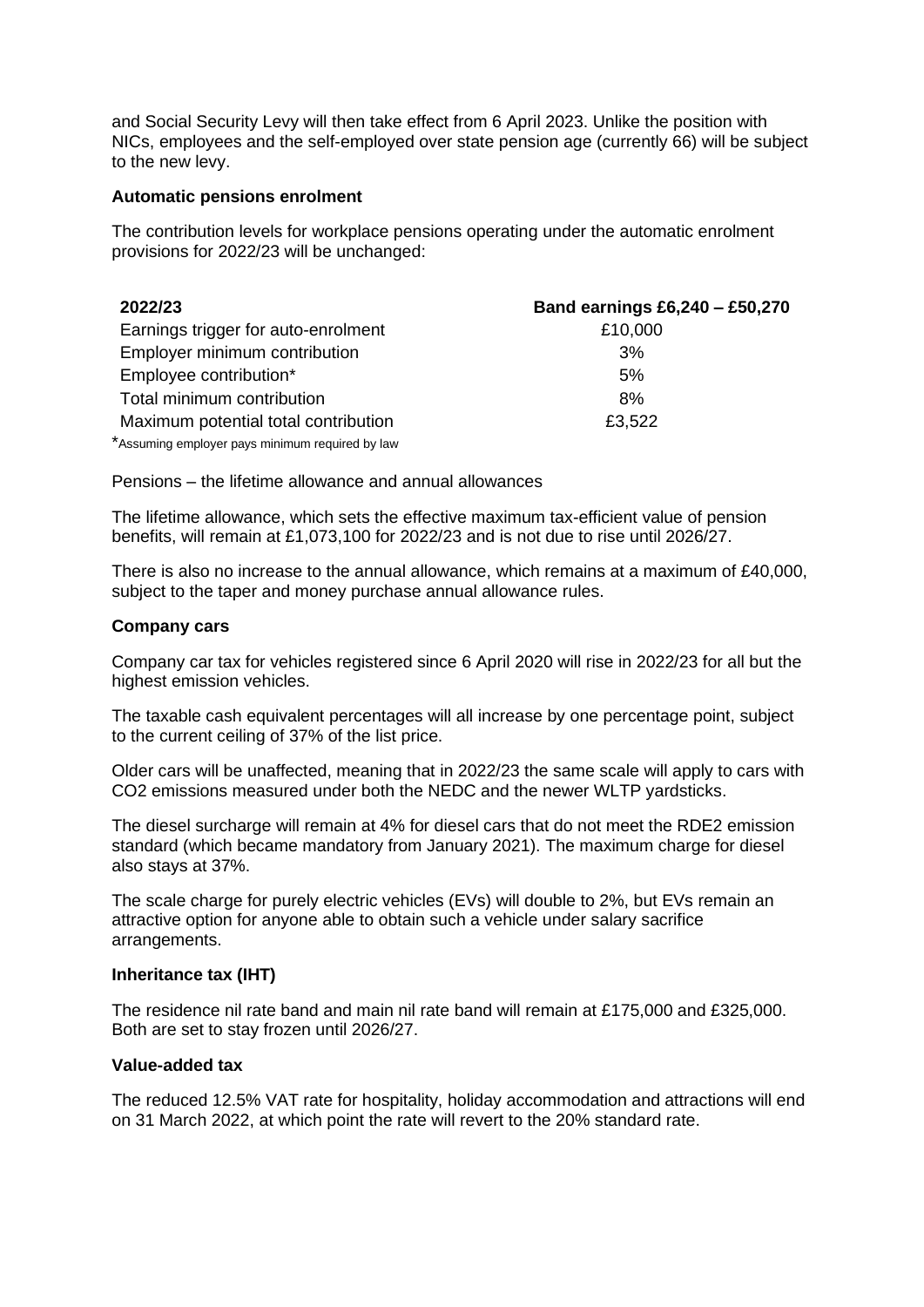#### **Student finance**

In January and February, the government announced new rules for student finance applying to students in England and Wales.

For existing Plan 2 student loan borrowers (those who started a course on or after 1 September 2012) and those starting courses in the 2022/23 academic year, the repayment threshold will be frozen at £27,295 up to and including 2024/25, before increasing annually in line with RPI thereafter.

For new students commencing study from the 2023/24 academic year:

- the maximum rate of interest during and after study will be cut to RPI+0%
- the repayment term will be extended from 30 years to 40 years; and
- the repayment threshold will be reduced to £25,000 and frozen at that level before increasing annually with RPI from 2027/28.

The mechanism by which the Treasury accounts for these changes will produce an £11.15 billion windfall in 2022/23.

# **2022/23 tax data**

| Main personal allowances and reliefs               | 2022/23 | 2021/22 |
|----------------------------------------------------|---------|---------|
| <b>Personal Allowance</b>                          | £12,570 | £12,570 |
| Marriage/Civil Partner Transferable Allow-<br>ance | £1,260  | £1,260  |
| Married couple's/civil partners - Maximum          | £9,415  | £9,125  |
| Married couple's/civil partners - Minimum          | £3,640  | £3,530  |
| <b>Blind Person Allowance</b>                      | £2,600  | £2,520  |
| <b>Property Allowance</b>                          | £1,000  | £1,000  |
| <b>Trading Allowance</b>                           | £1,000  | £1,000  |
| Rent a Room Tax Allowance                          | £7,500  | £7,500  |

- 1. Personal allowance reduced by £1 for every £2 of adjusted net income over £100,000
- 2. Reduced by £1 for every £2 of adjusted net income over £31,400 (£30,400 for 2021/22), until the minimum is reached - (if at least one is born before 6/4/35)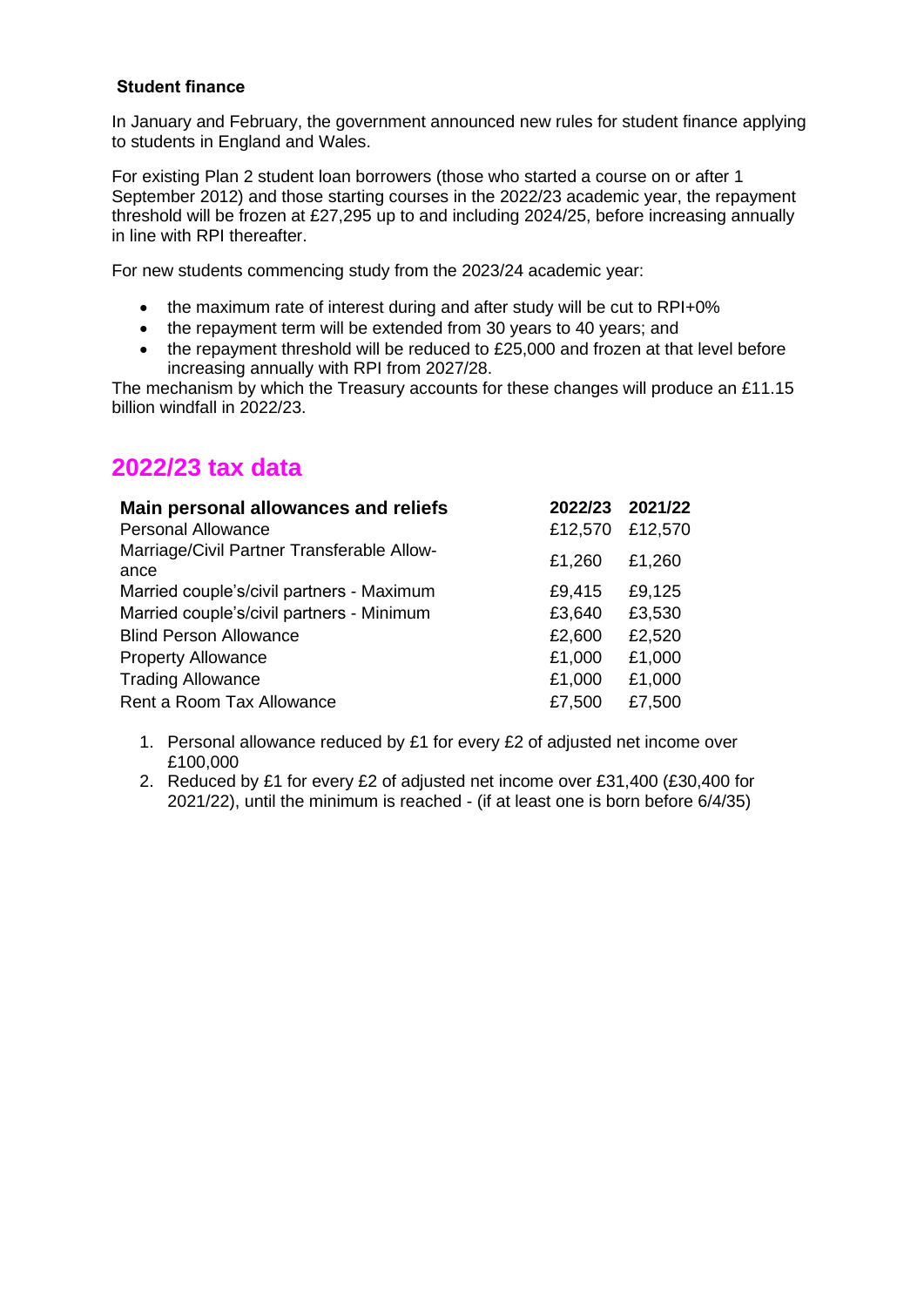#### **Income Tax Rates and Bands**

| UK taxpayers excluding Scottish taxpayers' non-divi-<br>dend, non-savings income                                      | 2022/23                   | 2021/22                   |
|-----------------------------------------------------------------------------------------------------------------------|---------------------------|---------------------------|
| 20% basic rate on the first slice of taxable income up to:                                                            | £37,700.00                | £37,700.00                |
| 40% higher rate on the next slice of taxable income over:                                                             | £37,700.00                | £37,700.00                |
| 45% additional rate on income over:                                                                                   | £150,000.00               | £150,000.00               |
| Starting rate at 0% on a band of savings income up to 3                                                               | £5,000.00                 | £5,000.00                 |
| Personal savings allowance at 0% tax rate:<br>Basic rate taxpayer<br>Higher rate taxpayer<br>Additional rate taxpayer | £1,000.00<br>£500.00<br>£ | £1,000.00<br>£500.00<br>£ |
| Dividend allowance at 0% tax - all individuals                                                                        | £2,000.00                 | £2,000.00                 |
| Tax rates on dividend income:                                                                                         |                           |                           |
| Rate<br><b>Basic</b>                                                                                                  | 8.75%                     | 7.50%                     |
| Higher Rate                                                                                                           | 33.75%                    | 32.50%                    |
| Additional rate taxpayer                                                                                              | 39.35%                    | 38.10%                    |

3 Not available if taxable non-savings income exceeds the starting rate band.

#### **Trusts**

| Trusts                           |               | 2022/23 | 2021/22 |
|----------------------------------|---------------|---------|---------|
| The standard rate band generally |               | £1,000  | £1.000  |
| Rate applicable to trusts:       | dividends:    | 39.35%  | 38.10%  |
|                                  | other income: | 45%     | 45%     |

High-income child benefit charge: 1% of benefit per £100 adjusted net income of £50,000- £60,000.

### **Non-domicile remittance basis charge**

| Non-domicile remittance basis charge after UK resi-<br>dence in at least: | 2022/23 2021/22 |  |
|---------------------------------------------------------------------------|-----------------|--|
| 7 of the last 9 tax years                                                 | £30,000 £30,000 |  |
| 12 of the last 14 tax years                                               | £60,000 £60,000 |  |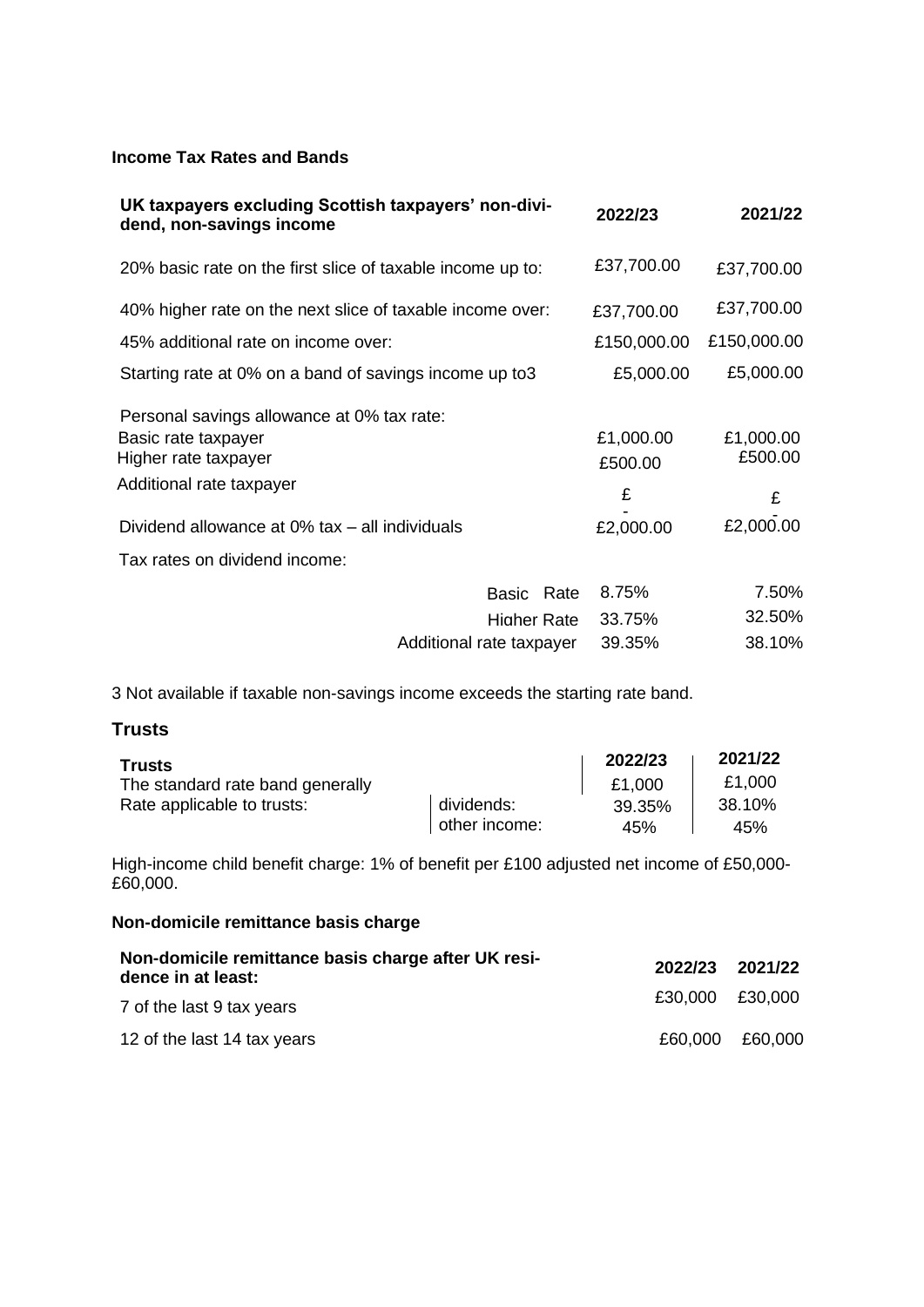#### **Scottish Income Tax Rates and Bands**

The Scottish Budget on 9 December 2021 set new thresholds for the devolved Scottish tax rates.

| Scottish taxpayers - non-dividend, non-savings income | 2022/23           | 2021/22           |
|-------------------------------------------------------|-------------------|-------------------|
| 19% starter rate on taxable income up to              | £2,162            | £2,097            |
| 20% basic rate on the next slice up to                |                   | £13,118 £12,726   |
| 21% intermediate rate on the next slice up to         |                   | £31,092 £31,092   |
| 41% higher rate on the next slice up to               |                   | £150,000 £150,000 |
| 46% top rate on income over                           | £150,000 £150,000 |                   |

#### **Registered Pensions**

| <b>Registered Pension</b>                                                              | 2022/23                                                    | 2021/22    |
|----------------------------------------------------------------------------------------|------------------------------------------------------------|------------|
| Lifetime allowance                                                                     | £1,073,100                                                 | £1,073,100 |
| Money purchase annual allowance                                                        | £4,000                                                     | £4,000     |
| Annual allowance1                                                                      | £40,000                                                    | £40,000    |
| Annual allowance charge on excess                                                      | The applicable tax rate on earn-<br>ings                   |            |
| Lifetime allowance charge if the excess is drawn<br>Max. pension commencement lump sum | As cash 55%; as income 25%<br>25% of pension benefit value |            |

#### **Tax incentivised investments**

| <b>Tax incentivised investments</b>             | 2022/23    | 2021/22    |
|-------------------------------------------------|------------|------------|
| Total Individual Savings Account (ISA) limit,   | £20,000    | £20,000    |
| excluding Junior ISAs (JISAs)                   |            |            |
| Lifetime ISA                                    | £4,000     | £4,000     |
| <b>JISA and Child Trust Fund</b>                | £9,000     | £9,000     |
| Venture Capital Trust (VCT) at 30%              | £200,000   | £200,000   |
| Enterprise Investment Scheme (EIS) at 30% 2     | £2,000,000 | £2,000,000 |
| EIS eligible for CGT deferral relief            | No limit   | No limit   |
| Seed Enterprise Investment Scheme (SEIS) at 50% | £100,000   | £100,000   |
| <b>SEIS CGT reinvestment relief</b>             | 50%        | 50%        |

2. Above £1,000,000 investment must be in knowledge-intensive companies.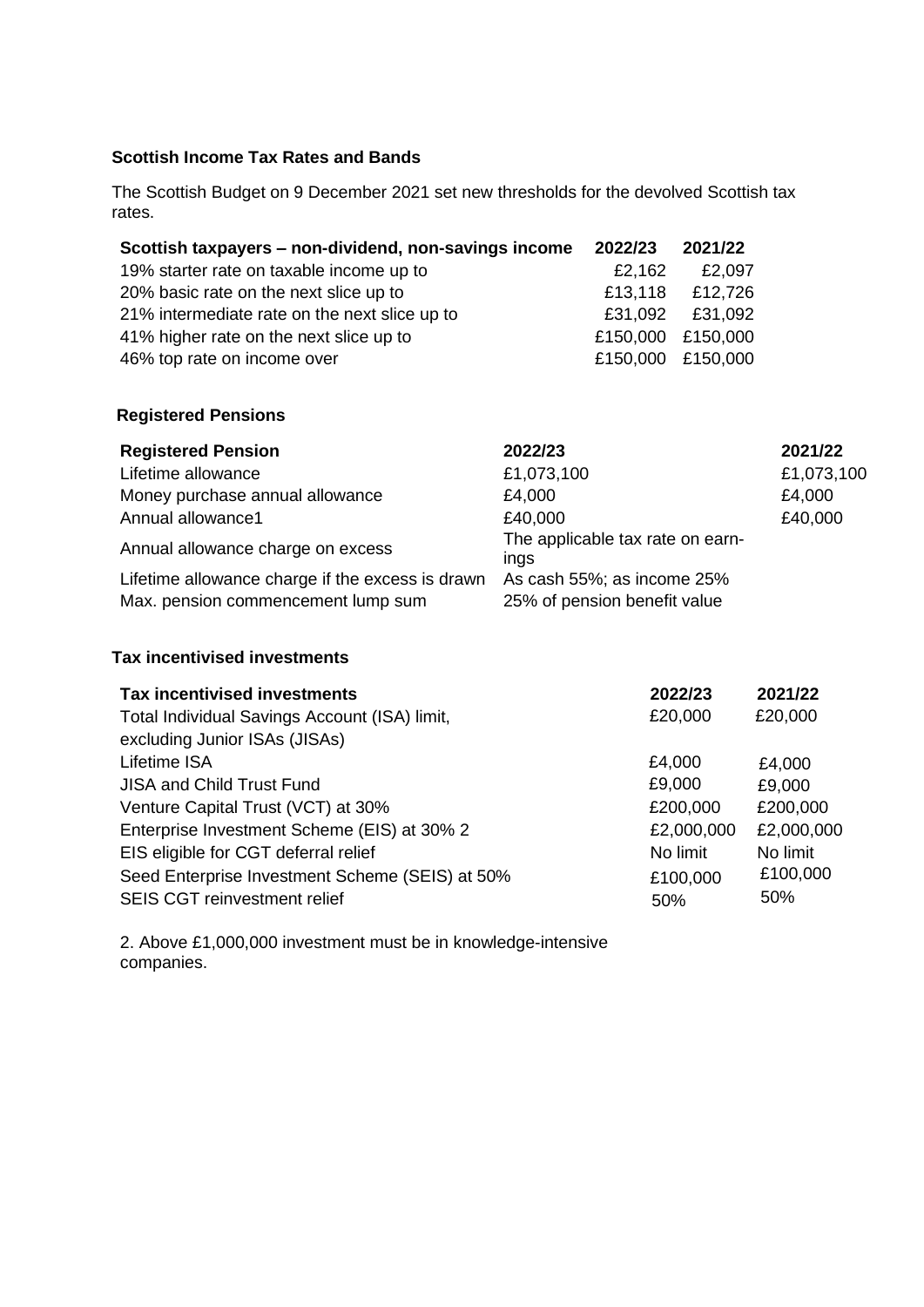#### **Property taxes**

#### **England & N Ireland – Stamp Duty Land Tax (SDLT) on slices of value**

| <b>Residential property</b> | %  | <b>Commercial property</b> | % |
|-----------------------------|----|----------------------------|---|
| Up to £125,000              |    | Up to £150,000             | 0 |
| £125,001 - £250,000         | 2  | £150,001 - £250,000        | 2 |
| £250,001 - £925,000         | 5  | Over £250,000              | 5 |
| £925,001 - £1,500,000       | 10 |                            |   |
| Over £1,500,000             | 12 |                            |   |

First-time buyers: 0% on first £300,000 for properties up to £500,000 Residential properties bought by companies etc over £500,000 – 15% of total consideration, subject to certain exemptions

1. 0% for freeport qualifying property in England only

#### **Scotland – Land and Buildings Transaction Tax (LBTT) on slices of value**

| <b>Residential property</b> | %   | <b>Commercial property</b> | ℅     |
|-----------------------------|-----|----------------------------|-------|
| Up to £145,000              | 0%  | Up to £150,000             | $0\%$ |
| £145,001 - £250,000         | 2%  | £150,001-£250,000          | $1\%$ |
| £250,001 - £325,000         | 5%  | Over £250,000              | 5%    |
| £325,001 - £750,000         | 10% |                            |       |
| Over £750,000               | 12% |                            |       |

First-time buyers: 0% on first £175,000.

#### **Wales – Land Transaction Tax (LTT) on slices of value**

| <b>Residential property</b> | %     | <b>Commercial property</b>   | %  |
|-----------------------------|-------|------------------------------|----|
| Up to<br>£180,000           | 0%    | Up to £225,000               | 0% |
| £180,001 - £250,000         | 3.5%  | £225,001-£250,000            | 1% |
| £250,001 - £400,000         | 5%    | Over £250,001-<br>£1,000,000 | 5% |
| £400,001 - £750,000         | 7.50% | Over £1,000,000              | 6% |
| £750,001-£1,500,000         | 10%   |                              |    |
| Over £1,500,000             | 12%   |                              |    |

| Second residential properties: £40,000 or more | Added to relevant SDLT RATE   | 3% |
|------------------------------------------------|-------------------------------|----|
|                                                | Added to LBTT and LTT rate(s) | 4% |

Stamp Duty and SDRT: Stocks and marketable securities 0.5%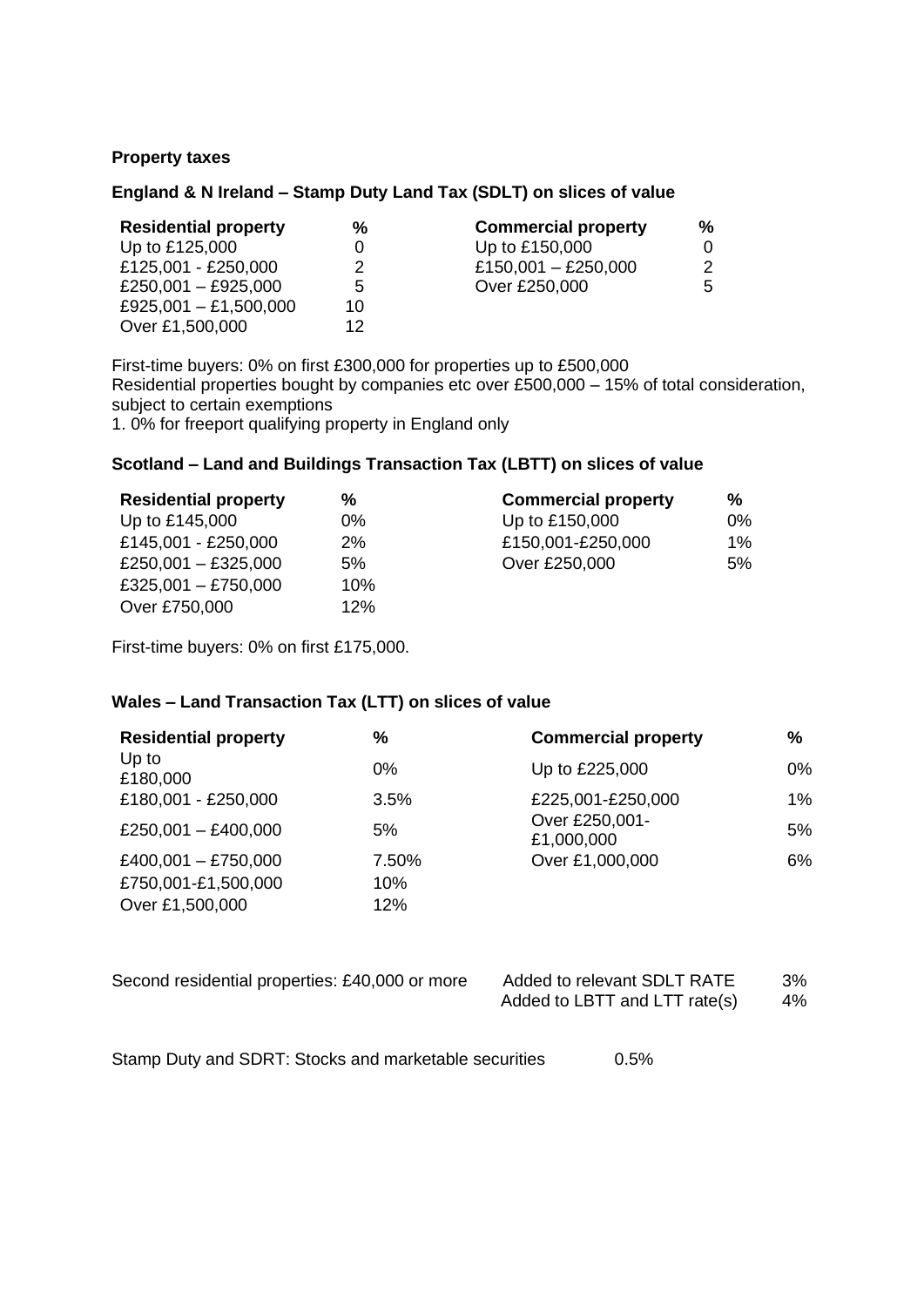#### **National Insurance Contributions**

|                                                                                       | 2022/23            |                    | 2021/22         |                    |
|---------------------------------------------------------------------------------------|--------------------|--------------------|-----------------|--------------------|
| Class 1 (Employees)<br>NIC rate<br>No NICs1 for younger/vet-<br>eran employees on the | Employee<br>13.25% | Employer<br>15.05% | Employee<br>12% | Employer<br>13.80% |
| first                                                                                 | £242† PW           | £967 PW            | £184 PW         | £967 pm            |
| No NICs for freeport em-<br>ployees on first<br>No NICs for employees                 | £242† PW           | £481 PW            | N/A             | N/A                |
| generally on the first                                                                | £242† PW           | £175 PW            | £184 PW         | £170 PW            |
| NICs rate charged up to                                                               | £967 PW            | No limit           | £967 PW         | No limit           |
| NICs on earnings over<br>(3.25% 2022/23; 2%<br>2021/22)                               | £967 PW            | N/A                | £967 PW         | N/A                |

1. Employees generally under 21 years and apprentices under 25 years. Veterans in the first 12 months of civilian employment. Employees at freeports in Great Britain in the first three years of employment starting from 6 April 2022. £190 PW before 6 July 2022

#### **Employment allowance**

| <b>Employment Allowance</b> | 2022/23 2021/22 |        |
|-----------------------------|-----------------|--------|
| Per business                | £5,000 L        | £4,000 |

Not available if the sole employee is a director or employer's NICs for 2021/22 £100,000 or more. **2022/23 2021/22**

|                                                           |        | 2022/23   |        | 2021/22 |
|-----------------------------------------------------------|--------|-----------|--------|---------|
| Earnings limits and thresholds                            | Weekly | Annual    | Weekly | Annual  |
| Lower earnings limit                                      | £123   | £6,396    | £120   | £6,240  |
| Primary threshold                                         | £242†  | £12,570** | £184   | £9,568  |
| Primary threshold for company directors                   | N/A    | £11,908   | N/A    | £9,568  |
| Secondary threshold                                       | £175   | £9,100    | £170   | £8,840  |
| Upper earnings limit (and upper second-<br>ary thresholds | £967   | £50,270   | £967   | £50,270 |
| for younger/ veteran employees                            |        |           |        |         |
| The upper secondary threshold for free-<br>port employees | £481   | £25,000   | N/A    | N/A     |

£190 PW before 6 July 2022 \*\*£9,880 before 6 July 2022